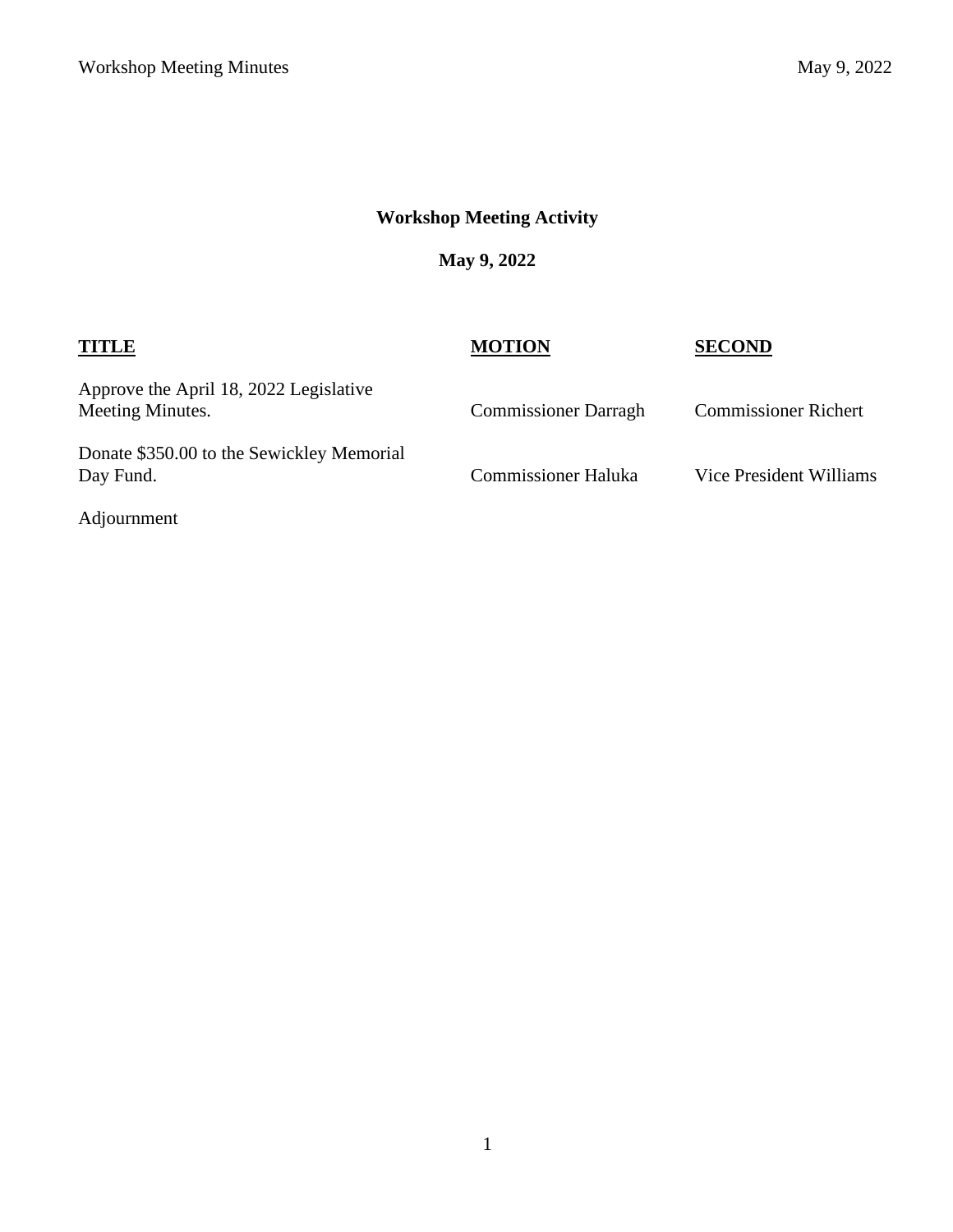# **TOWNSHIP OF ALEPPO**

### **WORKSHOP MEETING MINUTES**

## **May 9, 2022**

### **CALL TO ORDER:**

President George Jones called the meeting to order at 7:00 p.m. with the Pledge of Allegiance and roll call. Those in attendance were Commissioner Daniel Darragh, Commissioner Amy Richert, Commissioner Judy Haluka, Solicitor Harlan Stone, Manager Gwen Patterson, and Secretary Patty Krecek. Vice President Arthur Williams participated by telephone. President Jones announced that the meeting is being recorded.

### **MINUTES:**

Commissioner Darragh made a motion to approve the April 18, 2022 Legislative Meeting Minutes. Commissioner Richert seconded. The motion passed unanimously.

#### **OLD BUSINESS:**

## **REQUEST FOR PARKING REGULATIONS IN SEWICKLEY HEIGHTS MANOR:**

Commissioner Haluka said they met with Tim Miller from the Manor, and when they explained to him what was needed for the parking, e.g., the posting of signs and etc., Tim said the solution might be worse than the problem. Commissioner Haluka said they are working on documentation for changes to the islands. Manager Patterson said the Manor Board will be sending a letter to the Township withdrawing their official request for parking regulations.

#### **EARTH DAY ROADSIDE CLEANUP RECAP:**

Manager Patterson said the Township's Earth Day was on April 23, 2022, and there were 20 people that volunteered, which included staff and volunteers. She said a record number of 86 bags of trash were collected.

## **TOWNSHIP TOPICS STATUS LIST TO WEBSITE:**

Manager Patterson said there is now a list of topics on the Township's website that provides a summary of the different topics that the Board has been talking about in the meetings and status updates about where they stand. She said the goal is to update the list every month after the Legislative Meeting [To access the list, go to aleppotownship.com, click on Meetings, and the last sentence at the top of the page is "To view a list of current topics that the Township is working on, [click](https://aleppotownship.com/wp-content/uploads/Topic-List-for-website-April-2022.pdf) here"]. President Jones asked Manager Patterson to provide the list of projects that are currently listed. Manager Patterson said the following: revised 537 plan, cat complaint on Nancy Drive, Zoning Ordinance revision, proposed park on Weber Road, MS4 stormwater program, Earth Day project, traffic calming, mass evacuation routes, Amazon complaints, and road study update.